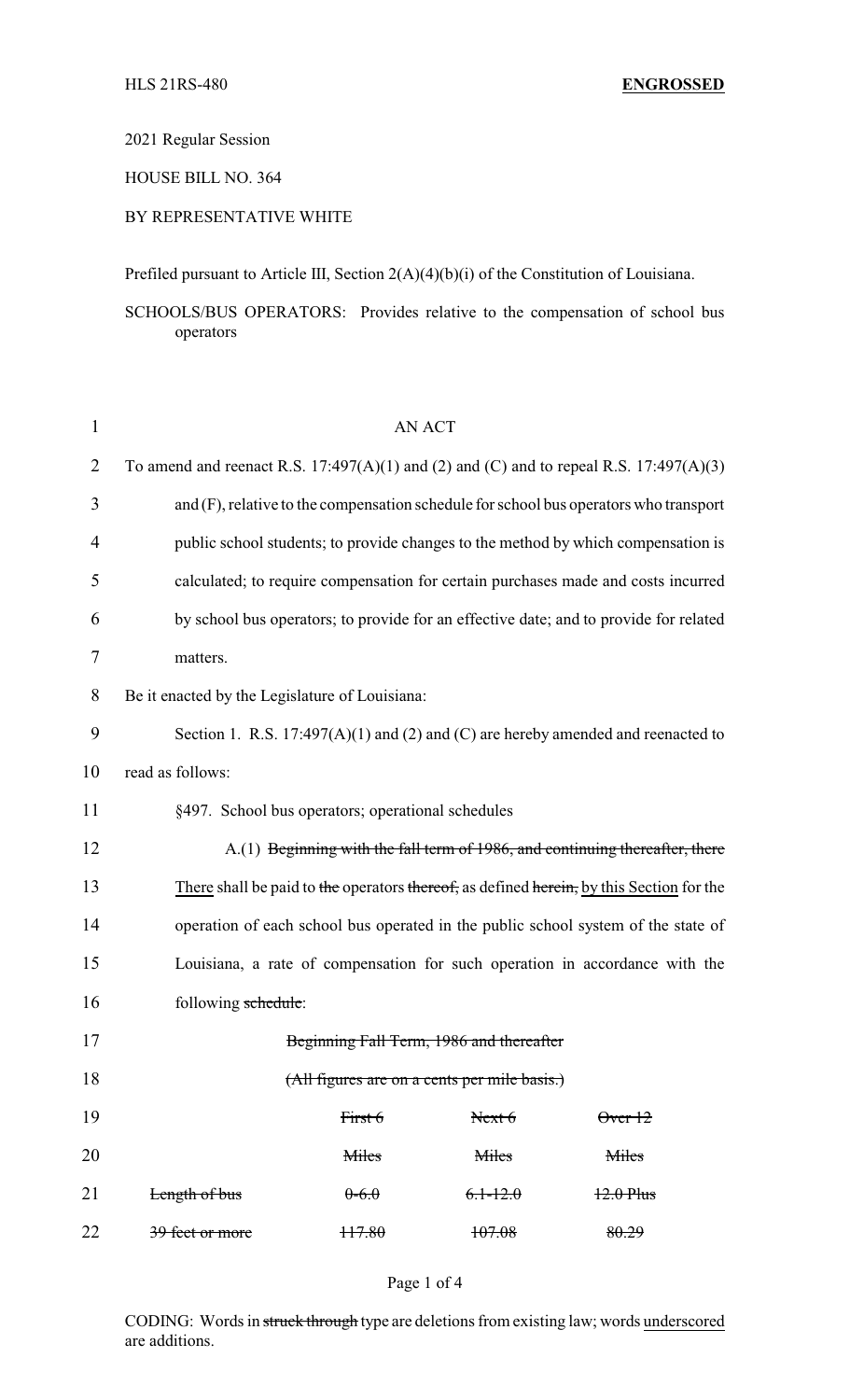| 1              | 38 feet or more,                                                                 |                  |                  |                                                                                  |  |
|----------------|----------------------------------------------------------------------------------|------------------|------------------|----------------------------------------------------------------------------------|--|
| $\overline{2}$ | but less than 39 feet                                                            | H2.44            | 101.72           | 80.29                                                                            |  |
| 3              | 34 feet or more,                                                                 |                  |                  |                                                                                  |  |
| $\overline{4}$ | but less than 38 feet                                                            | 107.08           | 96.36            | 80.29                                                                            |  |
| 5              | 28 feet or more,                                                                 |                  |                  |                                                                                  |  |
| 6              | but less than 34 feet                                                            | 101.72           | 91.01            | 74.94                                                                            |  |
| 7              | 26 feet or more,                                                                 |                  |                  |                                                                                  |  |
| 8              | but less than 28 feet                                                            | 96.36            | 85.66            | <del>74.94</del>                                                                 |  |
| 9              | 23 feet or more,                                                                 |                  |                  |                                                                                  |  |
| 10             | but less than 26 feet                                                            | <del>91.01</del> | 80.30            | <del>74.94</del>                                                                 |  |
| 11             | 21 feet or more,                                                                 |                  |                  |                                                                                  |  |
| 12             | but less than 23 feet                                                            | 85.66            | 74.94            | 69.59                                                                            |  |
| 13             | 19 feet or more,                                                                 |                  |                  |                                                                                  |  |
| 14             | but less than 21 feet                                                            | 80.30            | <del>69.59</del> | 64.25                                                                            |  |
| 15             | 17 feet or more,                                                                 |                  |                  |                                                                                  |  |
| 16             | but less than 19 feet                                                            | 80.30            | 64.25            | 58.89                                                                            |  |
| 17             | 14 feet or more,                                                                 |                  |                  |                                                                                  |  |
| 18             | but less than 17 feet                                                            | 53.54            | 48.17            | 37.47                                                                            |  |
| 19             | Less than 14 feet                                                                |                  |                  |                                                                                  |  |
| 20             | buses, station wagons,                                                           |                  |                  |                                                                                  |  |
| 21             | and carryalls                                                                    | 53.54            | 48.17            | 37.47                                                                            |  |
| 22             | (a)                                                                              |                  |                  | For buses with a capacity of forty-eight passengers or fewer as                  |  |
| 23             |                                                                                  |                  |                  | determined by the school bus body manufacturer and specified on the vehicle, the |  |
| 24             | minimum operational pay rate is \$1.4683 per one-way mile.                       |                  |                  |                                                                                  |  |
| 25             | (b)                                                                              |                  |                  | For buses with a capacity of greater than forty-eight passengers as              |  |
| 26             | determined by the school bus body manufacturer and specified on the vehicle, the |                  |                  |                                                                                  |  |
| 27             | minimum operational pay rate is \$1.756 per one-way mile.                        |                  |                  |                                                                                  |  |
| 28             | (2)(a)                                                                           |                  |                  | The compensation, as computed in accordance with the schedule                    |  |
| 29             |                                                                                  |                  |                  | contained in this Section shall be paid for a minimum of one hundred eighty days |  |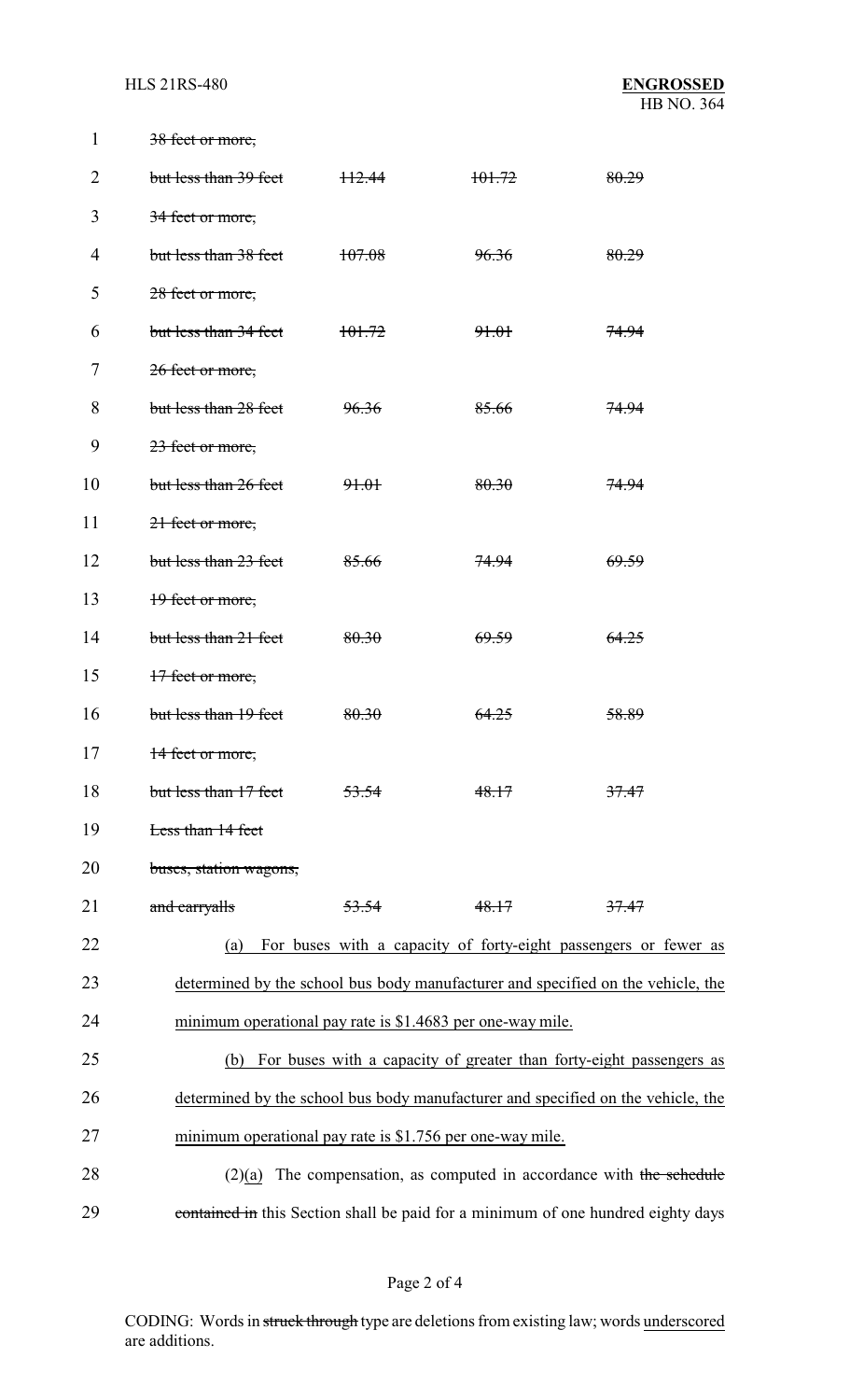| $\mathbf{1}$   | during the nine-month school year, and for the number of days of actual operation             |
|----------------|-----------------------------------------------------------------------------------------------|
| $\overline{2}$ | for any the summer semester.                                                                  |
| 3              | (b) Each public school governing authority shall establish a supplemental                     |
| 4              | operational payment system for individual operators who are required by the                   |
| 5              | governing authority to purchase, maintain, modify, repair, or replace the following           |
| 6              | equipment or supplies, and such payment shall be submitted to the operator within             |
| 7              | sixty days of the expense being incurred:                                                     |
| 8              | Lift mechanisms, wheelchair or other mobility securement devices,<br>(i)                      |
| 9              | occupant restraints, cleaning supplies, or other equipment required exclusively for           |
| 10             | transporting students with disabilities.                                                      |
| 11             | (ii) Air-conditioning equipment.                                                              |
| 12             | $\ast$<br>*<br>∗                                                                              |
| 13             | $C(1)$ The term "mileage one-way" as used in this Section shall mean the                      |
| 14             | distance the bus travels after picking up its first child and until it reaches the final      |
| 15             | destination or school of said route or routes officially designated by each school            |
| 16             | board. For an operator who drives one daily bus route, "one-way mile" as used in this         |
| 17             | Section shall be computed by measuring the distance he travels after picking up his           |
| 18             | first student until the bus reaches the school or other final destination on the route.       |
| 19             | For an operator who drives more than one daily bus route, "one-way<br>(2)                     |
| 20             | mile" as used in this Section shall be computed by averaging the distance he travels          |
| 21             | after picking up his first student until he reaches the school or other final destination     |
| 22             | on each of the routes.                                                                        |
| 23             | $\ast$<br>*<br>$\ast$                                                                         |
| 24             | Section 2. R.S. $17:497(A)(3)$ and (F) are hereby repealed in their entirety.                 |
| 25             | Section 3. This Act shall become effective upon signature by the governor or, if not          |
| 26             | signed by the governor, upon expiration of the time for bills to become law without signature |
| 27             | by the governor, as provided by Article III, Section 18 of the Constitution of Louisiana. If  |
| 28             | vetoed by the governor and subsequently approved by the legislature, this Act shall become    |
| 29             | effective on the day following such approval.                                                 |
|                |                                                                                               |

# Page 3 of 4

CODING: Words in struck through type are deletions from existing law; words underscored are additions.